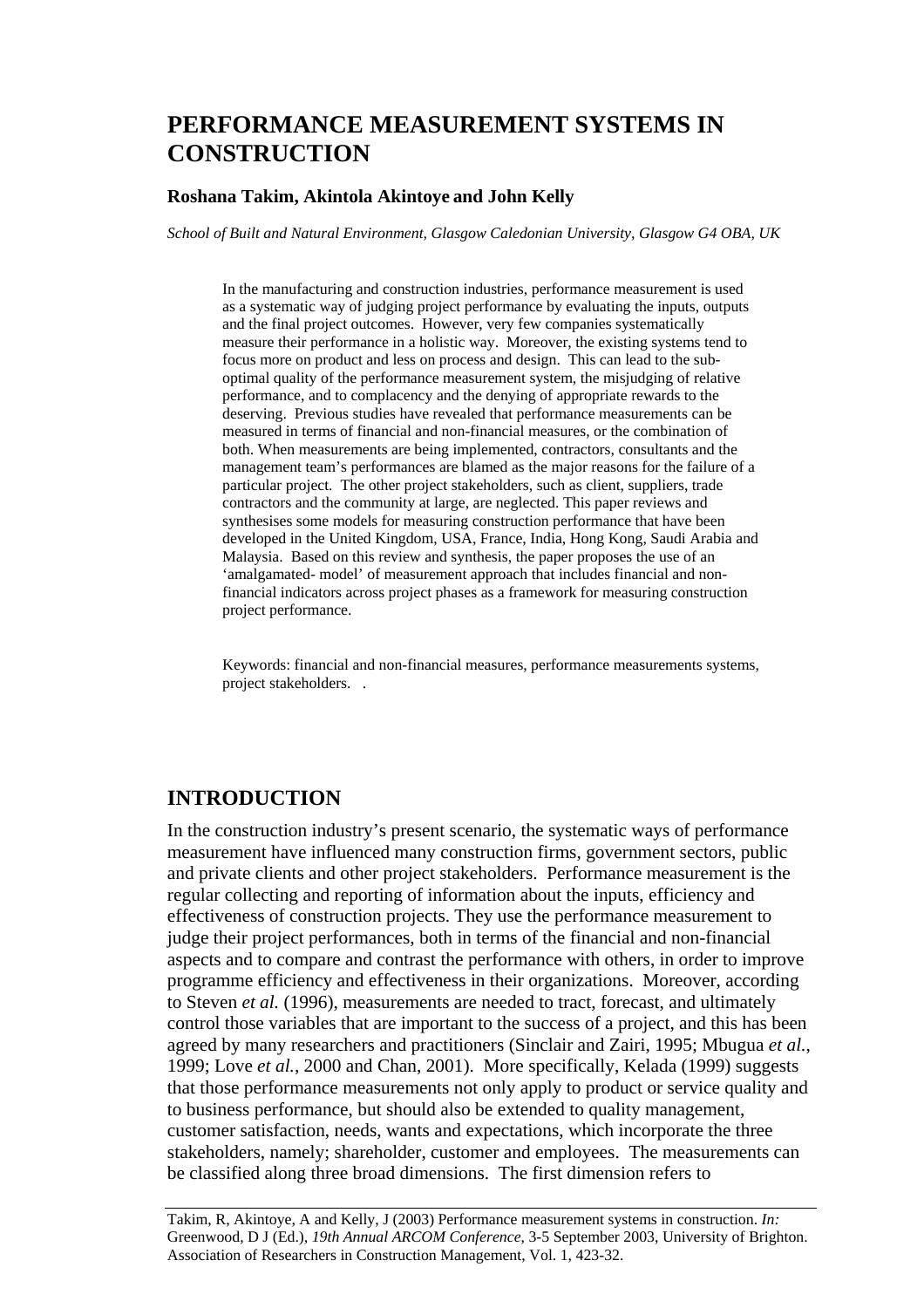numerical/quantitative indicators, the second dimension focuses on qualitative/subjective matters and the final dimension refers to what and whose performances are to be measured. This is in line with Stevens (1996) views, who noted that the 'hard' and 'soft' sides of project measurement criteria are used in measuring project success, with time and cost being 'hard' and satisfaction being 'soft'. The research by Freeman and Beale (1992) and Riggs *et al.* (1992) contributes to the measurement of project success from the tangible and non-tangible aspects, where the tangible ones are in terms of cost and time, whereas the non- tangible may include customer satisfaction, the performance of the project manager, weather conditions and other attributes. The results have to be compared with the planned effort and reference value in order to identify the standard (Sinclair and Zairi, 1995; Stevens *et al.*, 1996; Atkinson, 1999; Mbugua *et al.*, 1999; Love *et al.*, 2000; Chan, 2001). This paper synthesises various systems of measuring project performance in the United Kingdom, the USA, France, India, Hong Kong, Saudi Arabia and Malaysia. The performance variables thrown up from this synthesis are then analysed to see if they reveals patterns of meaning.

# **SYNTHESIS OF PERFORMANCE MEASUREMENT MODELS**

A literature review of the existing performance measurement models in construction, as shown in Table 1.0, would suggest that construction performance can be categorised in many ways, including the following four categories: construction project performance; construction productivity, project viability and project quality. These categories form the basis by which models have been developed to measure construction performance at various stages of development. These are discussed as follows:

### **Construction Project Performance Measurement models**

Two models developed for measuring construction project performance are integrated performance index (Pillai *et al.*, 2002) and key performance indicator (Construction Industry Task Force, 1998)

*Integrated Performance Index* was developed by Pillai *et al.*, (2002) for performance measurement of R&D projects, based on their real-life experiences of working on the management system for the Integrated Guided Missile Development Programme of India. The model identified three project phases and dealt with performance elements such as performance indicators or key factors associated with each phase; the stakeholders; and the performance measurements. The three project phases identified are the project selection phase, the project execution phase and the implementation phase In order to measure the performance of a R&D project, Pillai *et al.,* (2001) listed eight prominent factors that cut across the three project phases as follows: benefit, risk, project preference, project status, decision effectiveness, production preparedness, cost effectiveness and customer commitment. By integrating these key factors using mathematical formulae, and based on their functional relationships, an integrated performance index (IPI) is computed. The usefulness of the integrated performance index is that it can be applied at all the phases of the project life cycle to rank the project for selection, to compare project performance under the execution phase and to act as an input for the management of future projects. One problem of the model is lack of clarity in the way the mathematical formulae is used to integrate the identified key factors into an integrated performance index. Given this shortcoming, this model is not well received by practitioners.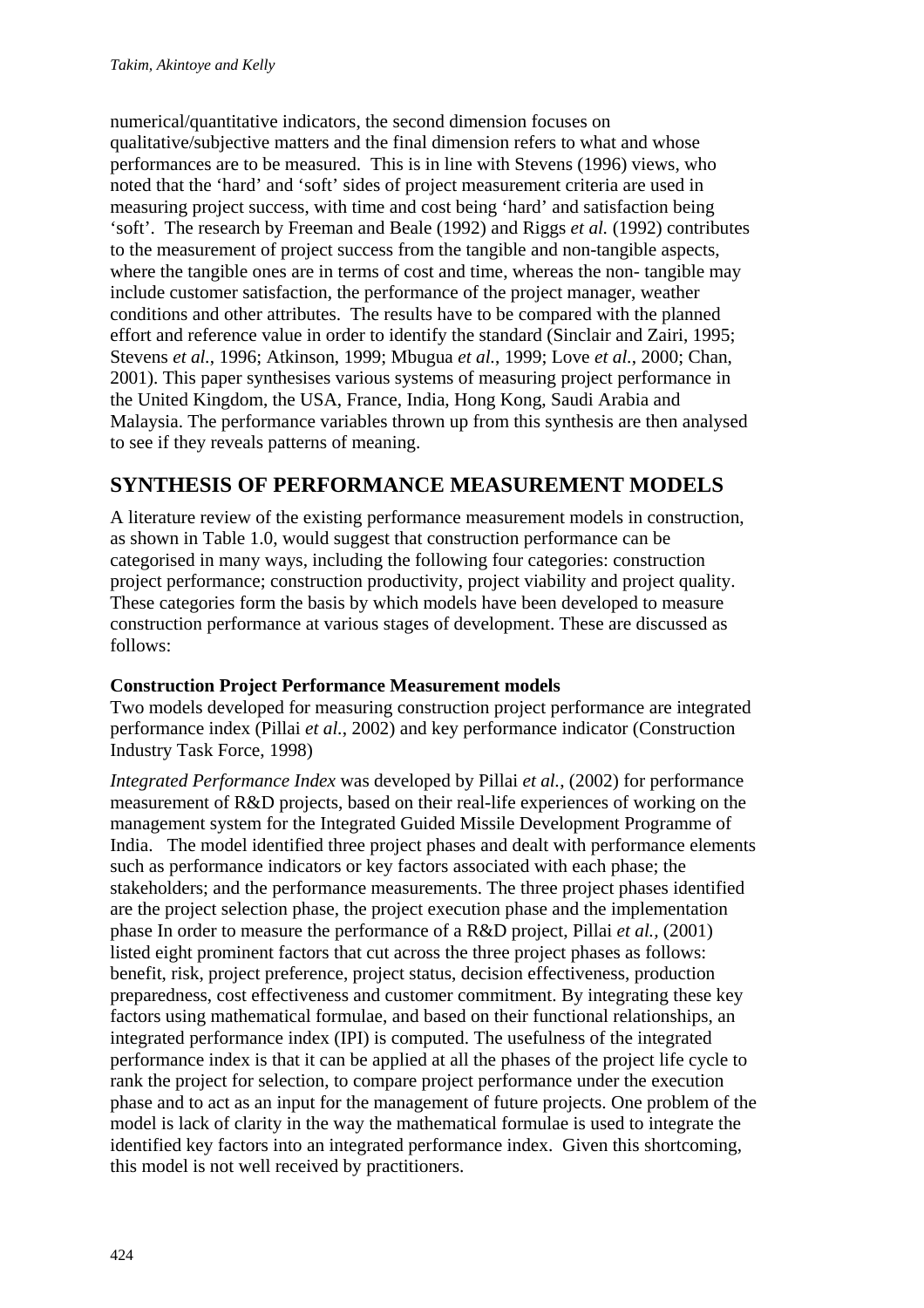*Key Performance Indicators* (KPIs) is the UK construction industry's response to Egan's report (Construction Industry Task Force, 1998) to measure project performances, based on 10 identified parameters. These consist of seven project performance indicators; construction cost, construction time, cost predictability (design and construction), time predictability (design and construction), defects, client satisfaction with the product and client satisfaction with the service; and three company performance indicators namely; safety, profitability and productivity. The model begins by establishing the fundamental 'key drivers for change', which comprise committed leadership, focus on customer needs, product team integration, a quality-driven agenda and commitment to people. The quality-driven agenda in the key drivers means that the total package needs to deliver zero defects, be right the first time, deliver on time and to budget and exceed customer expectations. As part of the KPIs, definitions are provided with the industry performance graphs and a radar chart. The graphs allow analysis to be made by companies of their own results, by assessing these and comparing them with the radar chart that acts as a simple performance score-card. The strength of this model is that the overall concepts are easily understood and easily implemented by clients, designers, consultants, contractors, sub-contractors and suppliers. One problem with the model is that the KPIs are not compartmentalised along project phases.

#### **Construction Productivity Measurement Model**

One tool for construction productivity measurement of on-site performance is computerised activity sampling-*CALIBRE approach* (Winch and Carr, 2001). It focuses on the structural concrete element, given that this is potentially a major element in the budget and programme of any construction project. It measures performance, based on activity, based on an identified worker on a particular task, at a specific location, at a point in time. It measures project efficiency, in terms of ratio between inputs and outputs in the context of the total structural work programme. Inputs are 'available time' measured by observed operatives' man-hours from *CALIBRE's* activity sampling methodology and outputs as concrete delivered to the site in cubic metres*. CALIBRE's* activity sampling process has four main stages: mapping of the construction process, identifying the coding, monitoring the site (observations) and analysis, reporting and feedback. This enables data to be collected, analysed and presented to clients, contractors and other stakeholders. The result should reveal the performance of trade contractors for that particular element. This model is suitable for contractors to compare their physical productivity performance with others, and to improve on project productivity. The concept behind the model looks simple and straightforward, but still needs an expert to input the data so that the data are reliable and valid.

#### **Project Viability Measurement Model**

One model developed to measure project viability performance is the *Analytical Hierarchy Process* (AHP) by Saaty (1980). AHP has been widely used for a multiobjective decision-making approach that employs pair-wise comparison to determine the weights and priorities of various factors in relation to projects. In addition, the technique can be used to measure project success (Chua *et al.*, 1999) and the initial viability of projects for investment opportunity (Alidi, 1996). The basic assumption is that decision makers are able to structure a complex problem in the form of hierarchy, where each factor and alternative can be identified and evaluated with respect to other related factors, and finally, ranks the priorities of the projects under consideration.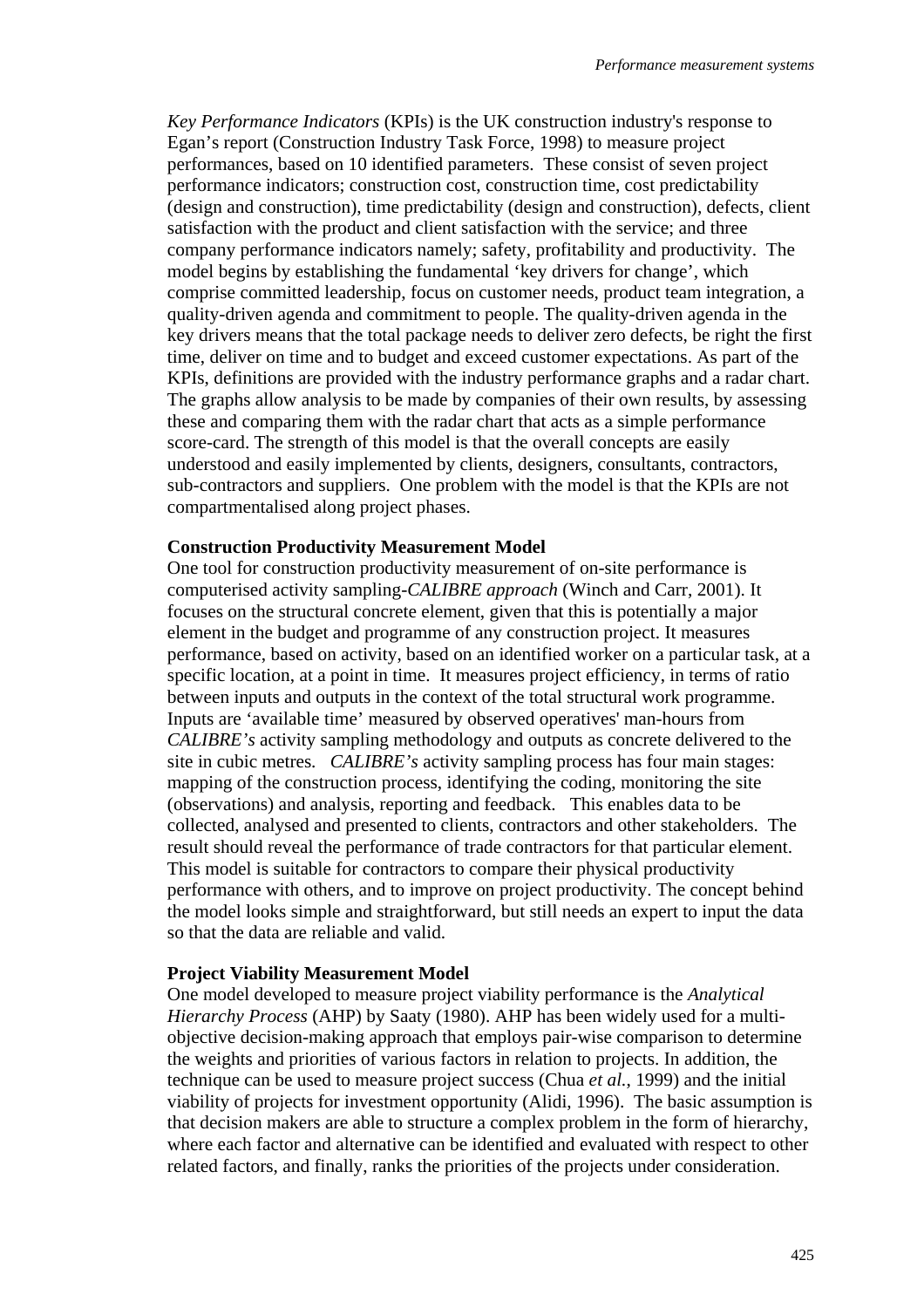Apart from this, it enables a comprehensive dialogue to be developed among all groups involved in the development of a project, in order to obtain a variety of strategic and tactical information. This technique has been widely used by the Inter-Arab Gulf Industrial Company to measure initial projects viabilities. AHP enables financial and human resources to be allocated more efficiently between projects prior to a detailed feasibility study (Alidi, 1996). The project viability AHP developed comprises four levels: the top level focuses on projected outcomes of various projects; the second level identifies the stakeholders or the groups involved; the third level identifies the groups' related objectives (budget, profit, productivity, technology transfer, etc.) with weight assigned to each objective; and the final level ranks the projects under consideration, relative to each of the objectives. The results of the synthesizing procedure rank the projects in terms of their initial viabilities.

### **Project Quality Measurement Models**

Three models for measuring construction project quality are *project quality performance model,* based on critical variables developed by Chan (2001); *blueprint* by the Quality Performance Measurement Task Force (QPMTF) of the Construction Industry Institute (CII) for measuring quality performance on engineer-procureconstruct (EPC) projects in the United States (Glagola *et al.,* 1992; Stevens, 1996); and *Quality Assessment System in Construction (QLASSIC) model* developed by the Construction Industry Development Board of Malaysia to assess the contractor's performance in terms of quality of the finished product (CIDB Malaysia, 2001b). Chan (2001) developed a *project quality performance model* based on some empirical study of project critical variables involving Hong Kong construction projects. Those variables are groups under the headings of client, project, project environment, project team leader, project management action and project procedure. These variables are regarded as independent variables where the impact and interaction of these variables will determine the dependent variable (i.e. quality performance). The client variables are identified from the nature of the organization, public or private sectors, clarity of project mission, their competency in terms of ability to brief, make decisions, and define roles. The importance of project characteristics and external environmental factors, which contribute to the project process and provide remarkable indicators in assessing quality performance, are highlighted. It is expected that the quality of a project depends to a large extent on the skills and experience of project team leaders; managerial system (in terms of decision making, choosing the correct strategy, setting-up specific objectives, selecting people, delegating responsibilities and evaluating results); and the procedures adopted during the construction process (in terms of the concept of procurement form and method of tendering). A causal relationship between the factors affecting quality performance were established, which shows that an increase in client satisfaction with quality is achievable through better project management actions, effectiveness of the team leader, viability and feasibility of procedures and stability of the project environment. One of the weaknesses of this model is that the variables are not grouped based on project phases and fail to identify the responsibilities, needs and expectations of project stakeholders in each project phase.

*Blueprint* outlines a process that firstly identifies project variables that are important in improving quality; secondly illustrates why and when these variables should be measured; thirdly furnishes examples of how to measure these variables; and finally suggests how the results of the measure can be used in making project decisions. Those measurements are implemented according to the project phase. Within each of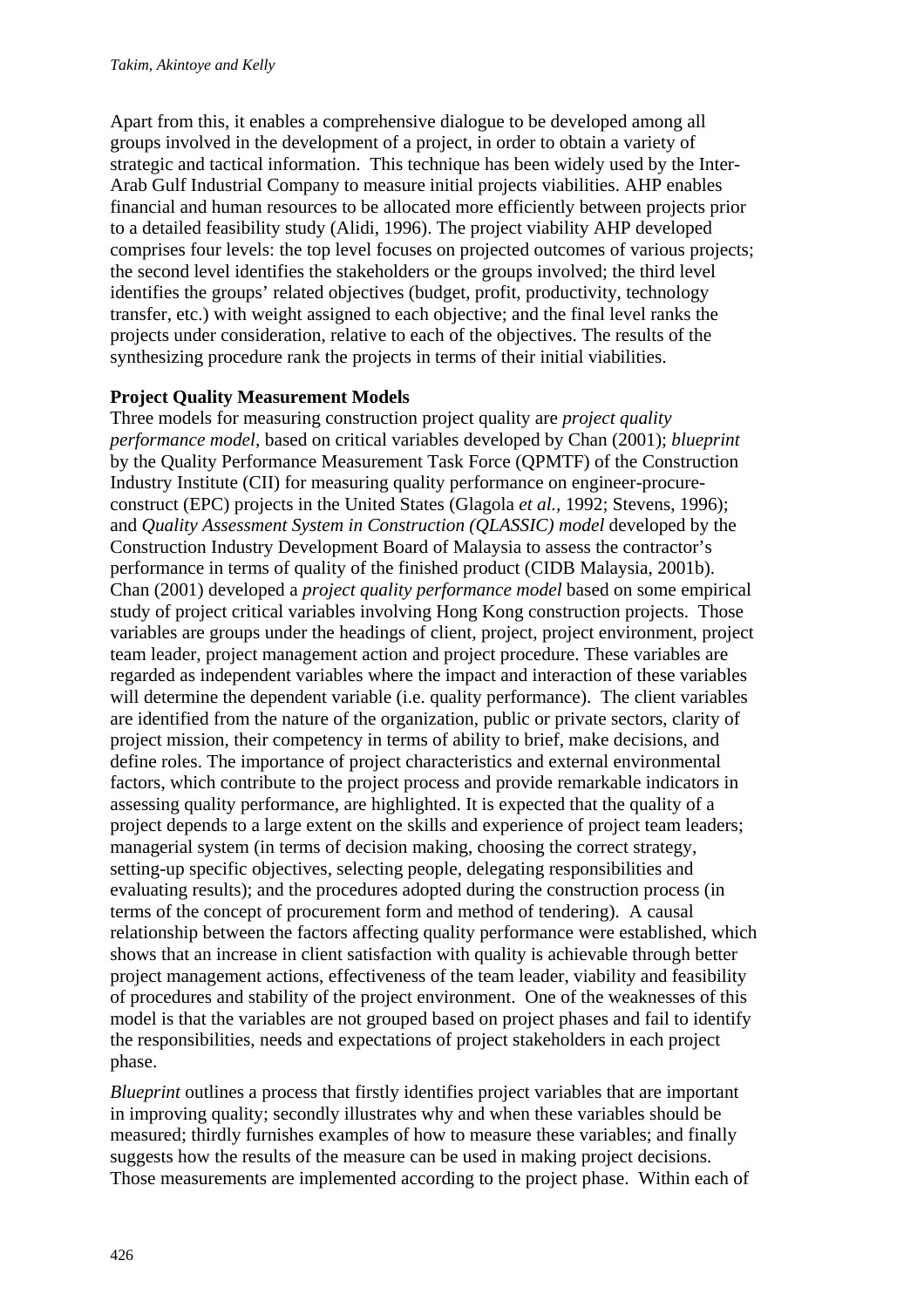the project phases, measurements are divided into the four fundamental TQM elements: customer focus, leadership, and the delivery process and employee empowerment. Apart from that, seven tools are used to facilitate the implementation of the blueprint namely; the flowchart (which defines business objectives, assigns the business team for all major phases, translates business objectives into a project objective, determine inputs, outputs and defines targets), the project-phase model, the quality-evolution chart, the cause and effect diagram, the SIPOC (suppliers, inputs, process, outputs, and customer) chart, the quality-measurement matrix and the 'critical few' worksheet. In the critical few worksheets, the team determines the measurements that align with the four TQM elements that impact on the project objectives and the SIPOC components. The strength of this model is that, it is able to assist project teams in developing a set of quantifiable and predictive quality performance indicators, which could be used across the construction industry to measure the quality of, and identify improvement areas for, the EPC process. In fact, the model embraces a complete performance measurement programme across project phases, including the seven tools to facilitate the implementation programme.

*QLASSIC model* is currently used by the Construction Industry Development Board of Malaysia. The five key objectives of the model are: to evaluate the quality of workmanship, to comply with a set of approved standards and specifications, to compare quality between projects, to evaluate a contractor's performance and, finally, to estimate the productivity level of the project. The model emphasises three components of construction physical works namely; structural, architectural and external. Assessments of workmanship are done, based on some standards that are set out, and points are awarded if the workmanship complies with the standards. Forty per cent of the classic points are allocated to the standard of structural works, fifty per cent for the standard of architectural works and ten per cent for the standard of external works. Assessments are conducted on the three components and points are summed up to give a total score, called the *QLASSIC score* for the building. The assessment of structural work is done during the construction process, while both the architectural and external works are conducted after the completion of the project, before handing over to the client. *QLASSIC evaluations* are done for superstructure components of a building and do not cover substructure works, mechanical works and electrical services. The strength of this model is that it is very simple to implement. However, a major weakness is that assessment of architectural and external work is not conducted until the project is completed. In summary, most of the measurement approaches above, if not all, focus on measuring project performance across project phases, by identifying key factors or indicators (financial and non-financial) at each project phase (Pillai *et al.*, 2002; Construction Industry Task Force, 1998; Chan, 2001). To achieve an optimum process success, the performances of the project client, management team, contractor group and customer/end-users associated with the project should be assessed. For example, where customers are involved at the early project phases their needs and expectations can be integrated into the project brief and implementation. However, most of the systems and techniques developed to date have only considered a specific stakeholder rather than looking at a project in a holistic way. In fact, to a certain extent, the perception of the outcome of the project will differ depending upon the particular perspective of each project stakeholder (Dainty *et al.*, 2003). For example, CALIBRE and QLASSIC models mainly assess the contractor's performance in terms of project productivity and quality respectively, and individually, whereas, the AHP model concentrates on assessing project viability. While these techniques are good on their own, they are not appropriate to an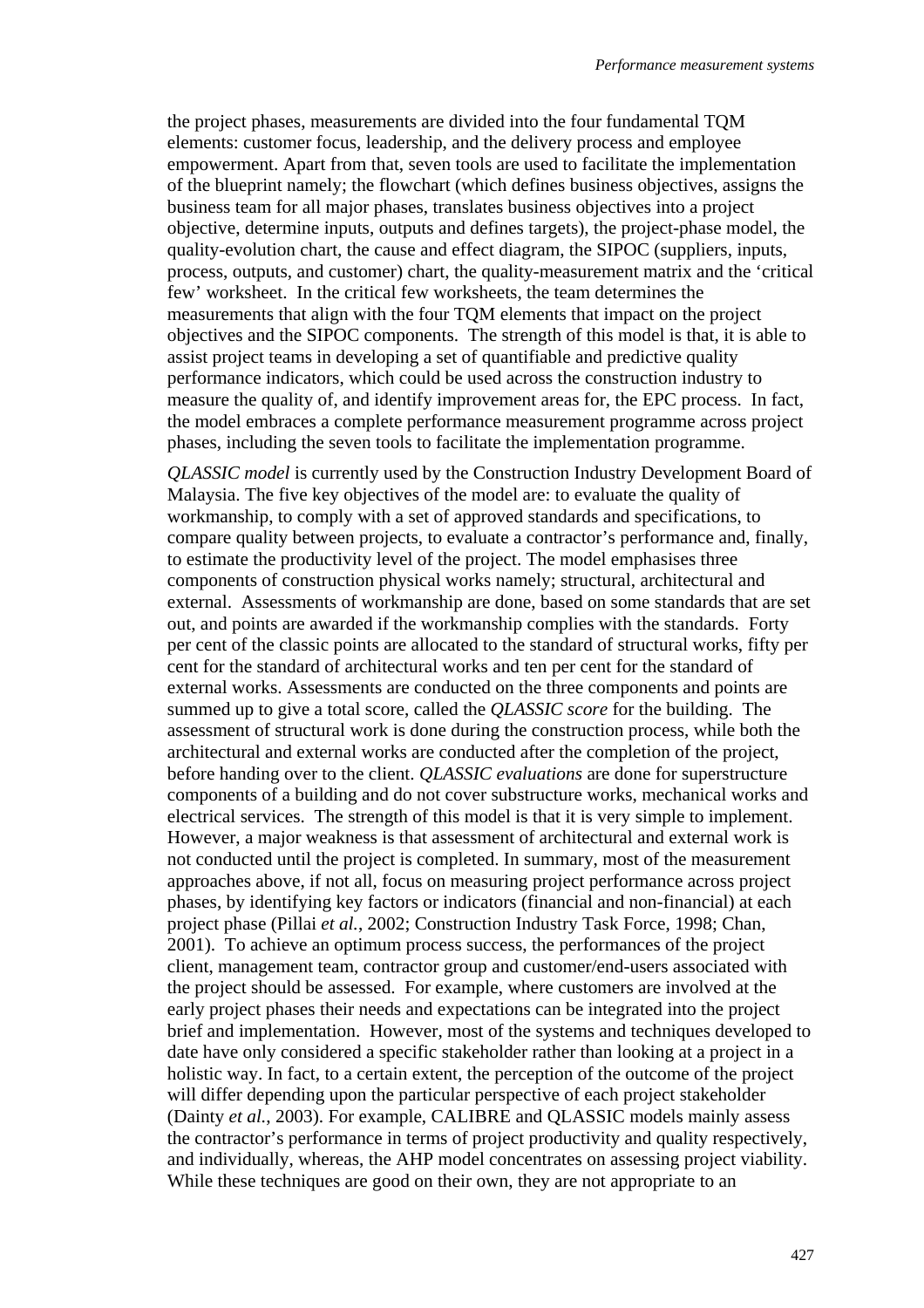embracing view in assessing construction project performance at all project phases of a construction project. The 'blueprint' technique developed by Stevens (1996) seems to provide a complete project performance measurement programme. It may be possible to adopt as recipes, in the course of developing a holistic construction project performance framework, the models developed by Pillai *et al.*, (2002); Construction Industry Task Force (1998); Stevens (1996); and Chan, (2001). In addition, the quality, viability, productivity, stakeholders measures developed by Love *et al.,*  (2000); financial measures by Kangari *et al.,* (1992); employee measures by Abdel-Razek (1997); Interaction Process Model by Bales (1950) cited in Gorse *et al.*, (2001) are relevant in such a recipe. It is proposed that an **'**amalgamated-model', which brings together the best practice from the existing techniques and models, will be more appropriate in measuring construction project performance.

# **RESEARCH METHOD**

This research is based primarily on a literature review of measurement systems developed internationally to assess project performance. Based on various systems and techniques of project performance that have been developed, a use of an **'**amalgamated-model' of measurement is proposed to measure project performance across project phases: strategy formulation-phase, procurement-phase, and implementation-phase and project completion-phase. Twenty-eight performance indicators, dealing with financial and non-financial criteria, are proposed. These indicators are a combination of identified critical success factors, efficiency and effectiveness variables across project phases. The needs and expectations of project stakeholders (client, consultant, contractor, supplier, end-user and the community) are emphasised through 'process improvement programmes' at relevant project phases.

## **AN 'AMALGAMATED-MODEL' OF MEASUREMENT**

Figure 1 shows a framework for an amalgamated-model (i.e. two step processes) in measuring construction project performance.

### **STEP 1: Project Success factor, efficiency and effectiveness performance**

Fundamentally, the model starts with Step 1, which identifies the critical success factors (those inputs to the management system) across project phases. These critical success factors have a tendency to affect project performances (Cooke-Davies, 2002; Pinto and Slevin, 1987). Corporate missions, corporate objectives and top management's philosophy are proposed to be the most critical success factors at the project strategy-formulation phase, which is in line with the view of Mbugua *et al.*, (1999). In the procurement-phase, six critical success factors are proposed in terms of procurement strategy, developing a clear and concise project brief, project feasibility and viability, lead time, accuracy of preliminary cost and time estimate. In the project implementation phase, fourteen indicators are proposed as critical success factors, whereas five indicators are in the project completion stage. This step also highlights the importance of addressing the needs and expectations of project stakeholders associated with each project phase, and stresses that a project is only successful to the extent that it satisfies the needs of its intended user. In addition, the implementation of the process improvement programmes, such as value engineering, supply chain management, collaboration programmes, partnering, total quality management, health and safety, risk management, information technology and other forms of improvement programmes at each project phase, will provide opportunities for the client and project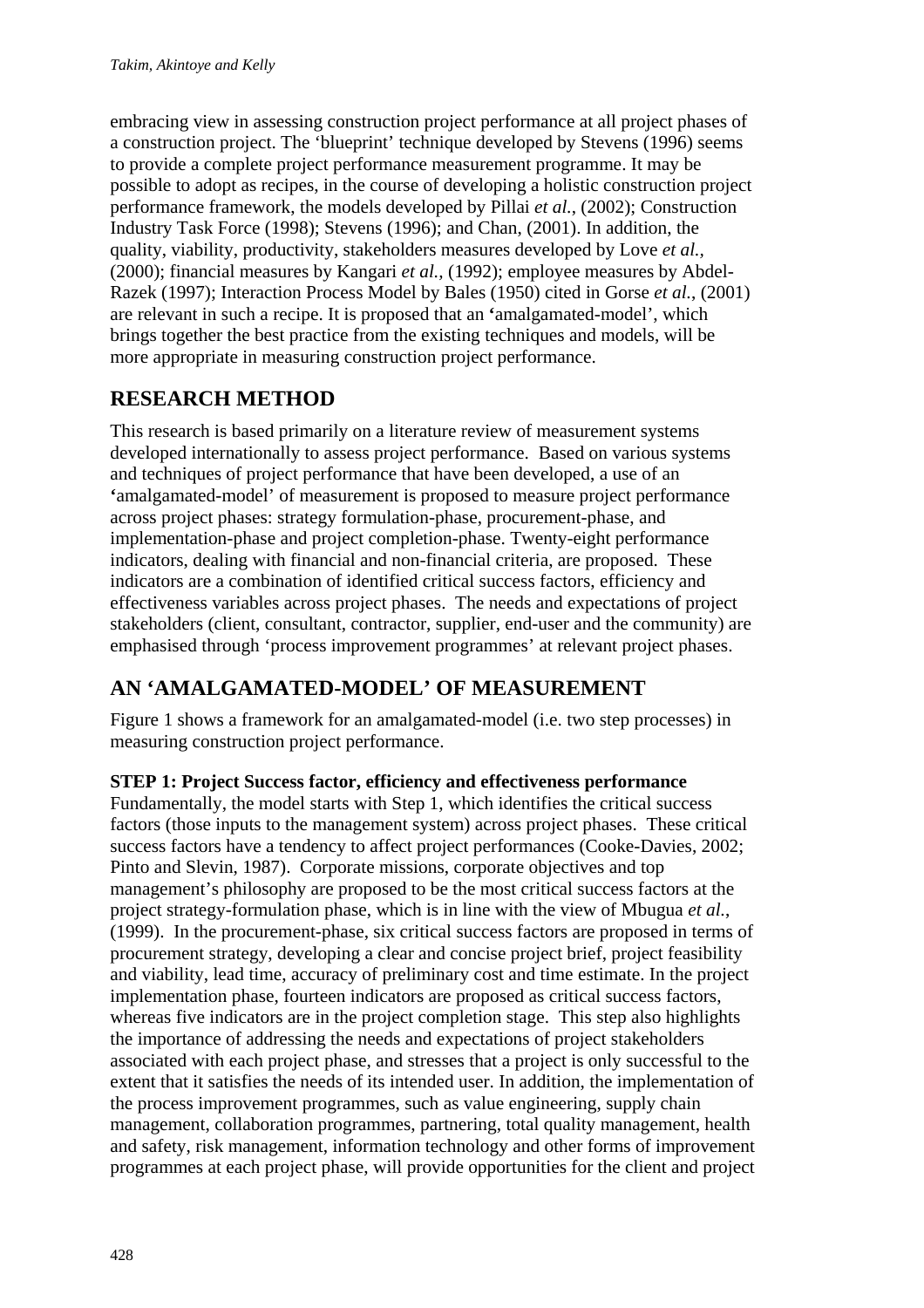team for the continuous development of generic construction products across project phases. Two elements of measuring project success are emphasised vis a vis efficiency and effectiveness. The efficiency element measures the *'processes'* (efficiency in the strategic planning, management and utilization of resources) and it relates to the project outputs. The efficiency measures would only be achieved where: standard; systems of measurements; and methodology are provided for benchmarking (George, 1968). On the other hand, the effectiveness element measures the *'results'* and it relates to the project outcomes such as the core business and project objectives, users' satisfaction and the use of the project. Project success is usually measured against the achievement of goals that were predetermined at its outset which is in line with the view of Dainty *et al.,* (2003)

#### **STEP 2: Project performance indicators and scoring**

Following successful implementation of Step 1, this should be followed and provide an input to Step 2, at which stage the performance indicators are considered. These indicators should be examined regularly to achieve a continuous improving project success (after CBPP, 2002). A further benefit from Step 2 of the model is that it acts as an instrument to measure project success, based on the proposed twenty-eight indicators across project phases. The radar chart or a score card system included in Step 2 should make it possible to determine a score (0-100) for each factor of a given project. The nearer the plotted line is to the outer perimeter of the chart, the higher the overall performance is for a project (after the Construction Industry Task Force, 1998). This process should be carried out at every phase of a project to ensure optimum project success at the project completion.

### **CONCLUSION**

Many frameworks that have been developed to assess construction project performance are found to be rather more theoretically based than empirically proven. Realizing this, the paper has established, and developed, conceptual and fundamental inter-relationships between critical factors, efficiency and effectiveness performances, and process improvement programmes with project success. The research presented in the paper is part of ongoing PhD research to develop a framework to determine criteria for successful project performance. Primary data, based on a combination of a questionnaire survey, case studies and semi-structured interviews of the Malaysian Construction Industry, focussing on the Selangor and Wilayah Persekutuan areas of Malaysia, are currently being collected in order to tackle the overall aim and objectives of the research. These processes are underway and hopefully the outcomes of the empirical research will be reported at a future conference of ARCOM.

### **REFERENCES**

- Abdel-Razek, R.H. (1997). How Construction Managers would like their Performance to be evaluated. *Journal of Construction Engineering and Management*, ASCE, **123**(3): 208-213
- Alidi, A.S. (1996). Use of the analytic hierarchy process to measure the initial viability of industrial projects. *International Journal of Project Management*, **14**(4): 205-208
- Atkinson, R. (1999). Project management: cost, time and quality, two best guesses and a phenomenon, its time to accept other success criteria. *International Journal of Project Management*, **17**(6): 337-342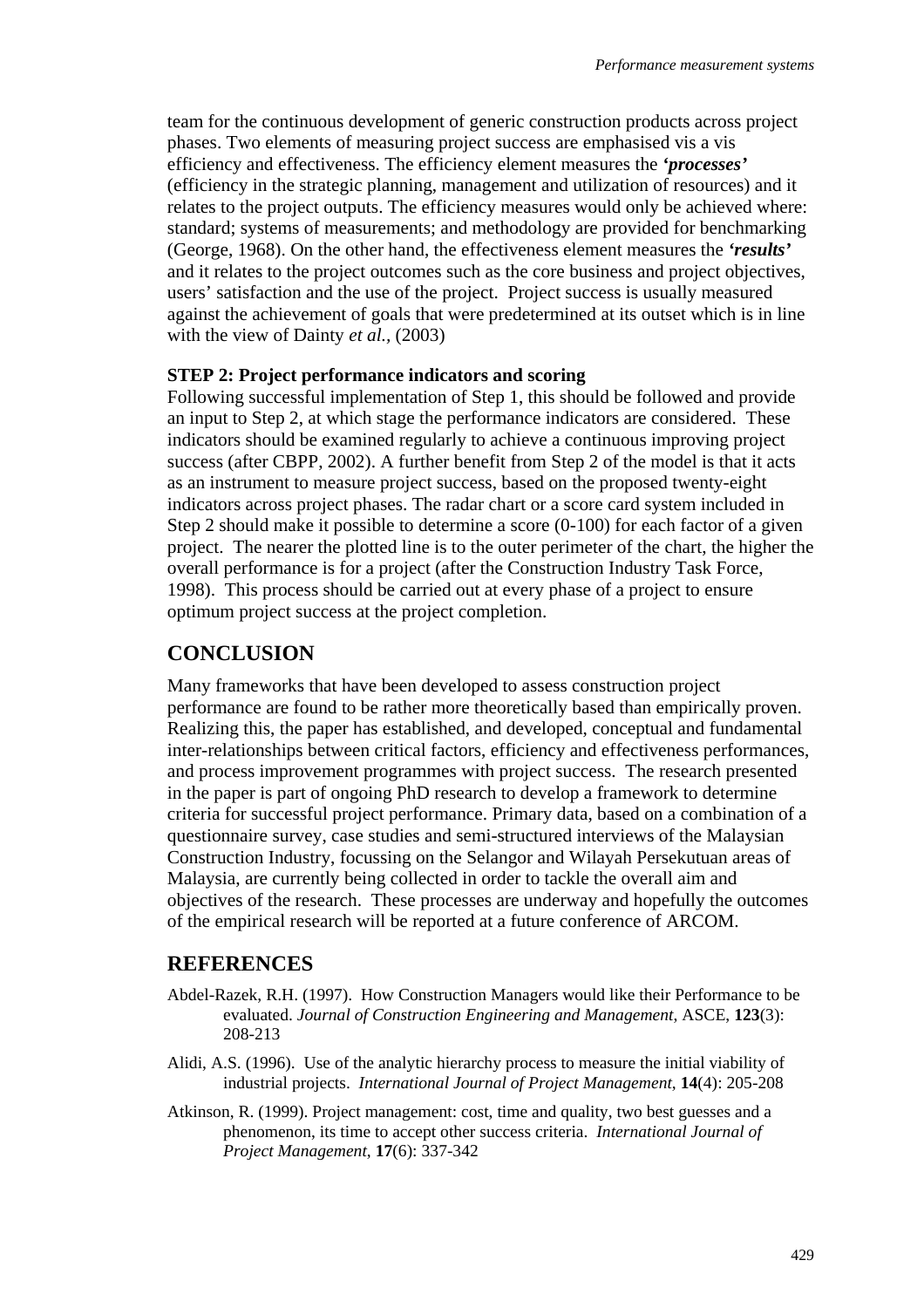- Chan, A. (2001). A Quest for Better Construction Quality in Hong Kong. *Construction Paper 131, CIOB Construction Information Quarterly*, **3**(2): 9-16
- Chua, D.K.H., Kog, Y.C., and Loh, P.K. (1999). Critical Success Factors for Different Project Objectives. Journal *of Construction Engineering and Management*, ASCE, **125**(3):142-150
- Construction Best Practice Programme (CBPP), (2002). *An introduction to Benchmarking*  http://www.cbpp.org.uk. Access in Oct 2002
- Construction Industry Development Board Malaysia (2001b). *QLASSIC (Quality Assessment System in Construction. Kuala Lumpur)*: CIDB Publications
- Construction Industry Task Force (1998). *Rethinking Construction*. Department of the Environment, Transport and the Regions, London
- Cooke-Davies, TJ. (2002). The "real" success factors on projects. *International Journal of Project Management,* **20**: 185-190
- Dainty, A.R.J., Cheng, Mei-I., and Moore, D.R. (2003). Redefining performance measures for construction project managers: an empirical evaluation. *Construction Management and Economics*, **21**, 209-218
- Freeman, M. and Beale, P. (1992). Measuring project success. *Project Management Journal*, **23**(1): 8-17
- George, C.S. (1968). *The History of Management Thought*. Englewood Cliffs, N.J.: Prenticehall, Inc
- Glagola, C.R., Ledbetter, W.B., and Stevens, J.D. (1992). Quality performance measurements of the EPC process: current practices. *CII Source Document No 79*, Construction Industry Inst., Austin, Tex.
- Gorse, C.A., Emmitt, S., Lowis, M., and Howarth, A. (2001). Project Performance and Design Team Communication. *In: Akintoye, A (ed) Procs 17Th Annual ARCOM Conference,* September 5-7, Reading: ARCOM :705-712
- Kangari, R. Farid, F. and Elgharib, H. M. (1992). Financial Performance analysis for construction industry. *Journal of Construction Engineering and Management*, ASCE, **118** (2):349-361
- Kelada, J. N., (1999). Stakeholders management: A total quality approach. *Annual Quality Congress Proceedings*, ASQC*,* Milwaukee: 448-454
- Love, P. E. D., and Holt, G. D. (2000). Construction business performance measurement: the SPM alternative. *Business Project Management Journal*, **6**(5): 408-416
- Mbugua, L. M., Harris, P., Holt, G. D., and Olomolaiye, P. O (1999). A framework for determining critical success factors influencing construction business performance. *In: Hughes, W. (ed) Procs. 15Th Annual ARCOM Conference.* September 5-7, Reading: ARCOM. **1**: 255-264
- Pillai, A. S., Joshi, A., Rao, K.S. (2002). Performance measurement of R&D projects in a multi-project, concurrent engineering environment. *International Journal of Project Management,* **20:**165-177
- Pinto, J.F., and Slevin, D.P (1987). Critical Factors in Successful Project Implementation. *IEE Transactions of Engineering Management*, **34**(1): 22-27
- Riggs, J. L., Goodman, M., Finley, R., and Miller, T. (1992). A decision support system for predicting project success. *Project Management Journal*, **22**(3): 37-43
- Saaty, T.L. (1980). *The analytical hierarchy process*: Planning, priority, setting, resource allocation. New York: McGraw-Hill Book Company, Inc.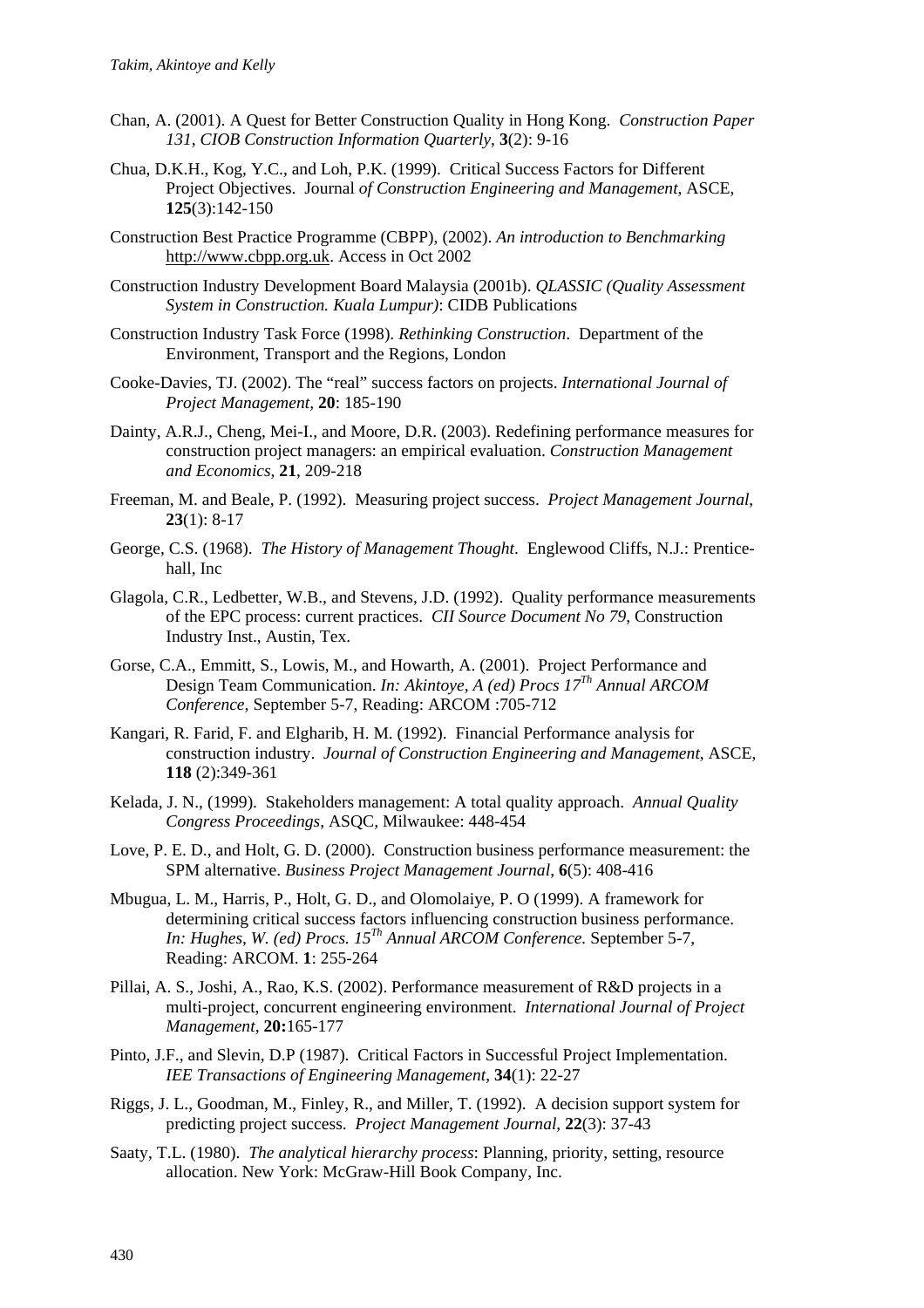- Sinclair, D. and Zairi, M. (1995). Effective process management through performance measurement: part III-an integrated model of total quality-based performance measurement. *Business Process Re-engineering & Management Journal*, **1**(3): 50-65
- Stevens, J. D. (1996). Blueprint for measuring project quality. *Journal of Management in Engineering,* ASCE, **12**(2): 34-39
- Winch, G. and Carr, B. (2001). Benchmarking on-site productivity in France and the UK: a CALIBRE approach. *Construction Management and Economics*, **19**: 577-590